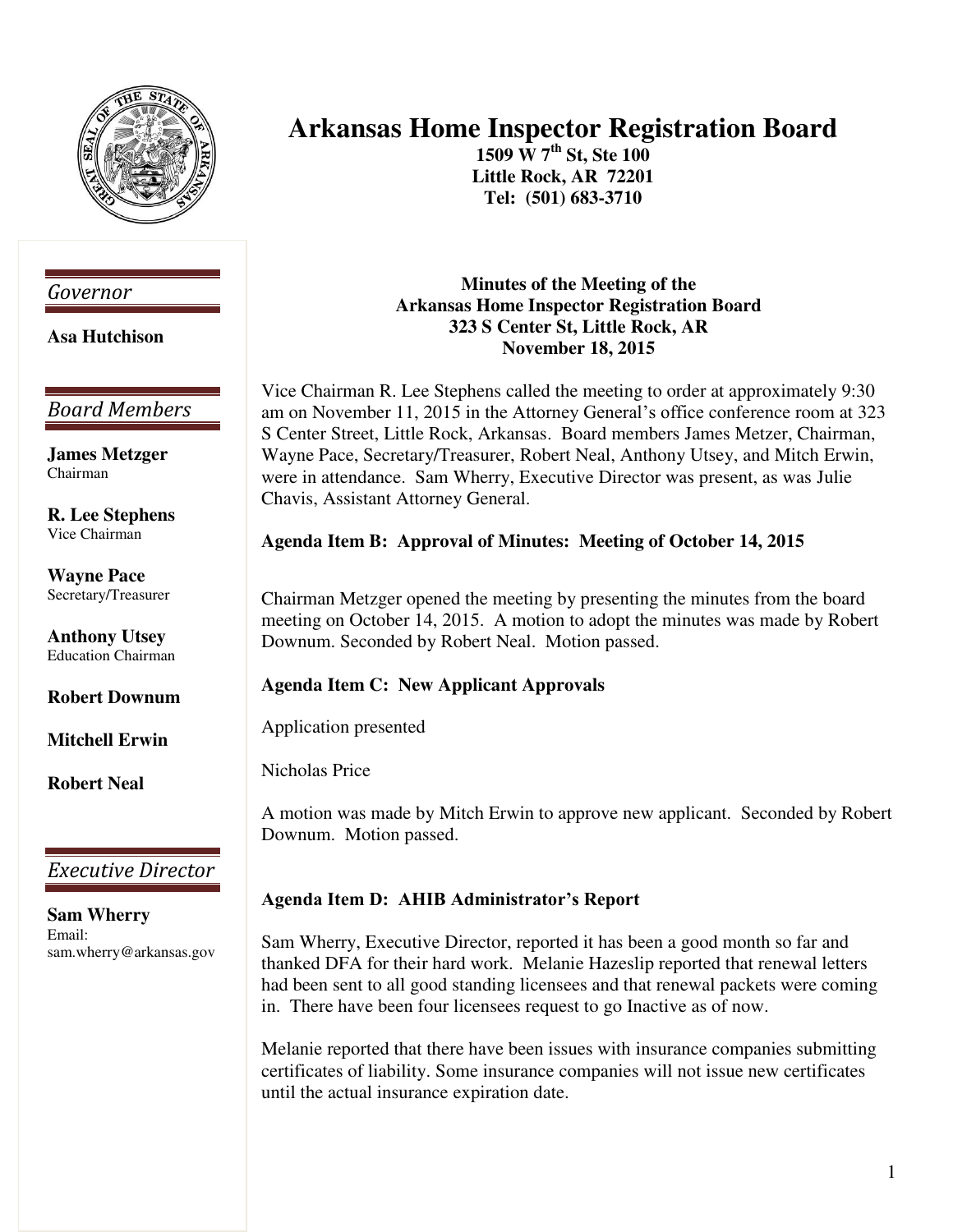Melanie reported that AAMSCO is still the best price on licensee ID cards. Cost being approximately \$1.00 per card plus \$10.00 set up fee. There are approximately 240 licensees that will need cards.

A letter was provided to the board concerning office space and possible position (see attachment).

- Melanie recommends per Paul Louthian moving to 1515 Building. Robert Downum questioned the need for movement. Sam Wherry stated that there was an issue with privacy at current location. DFA offered the new office space located at 1515 W  $7<sup>th</sup>$  St., Ste. 305 for \$7,500.00 per year beginning July 1, 2016. For fiscal year 2016, DFA will recoup any monies available based upon appropriation as of June 30, 2016 to cover space rental. Robert Neal asked if it wouldn't be hard to beat the price of \$7,500.00. Melanie stated that \$7,500.00 is not covered by current appropriation but based upon fees collected the agency does have sufficient incoming cash to cover. Lee Stephens stated that he wanted to discuss with Larry Walther, DFA Director, prior to any decisions.
- Melanie stated that additional funds would be needed to cover a new position, if necessary.

| <b>Current Revenues</b> | 65,000 |
|-------------------------|--------|
| <b>Current Salaries</b> | 36,000 |
| <b>Current Matching</b> | 12,000 |
| Operating expenses      | 12,000 |

Sam recommended not raising registration fees.

The board is currently spending approximately \$700.00 – \$800.00 per month on board meeting travel. Melanie recommended moving to bi-monthly meetings or teleconference to save appropriation.

Lee Stephens stated that the Board needs to do future financial planning. Sam would like to take \$25,000.00 from the advertising and move \$22,000.00 to operating and leave \$3,000.00 for advertising. Robert Neal stated that the board should have booths at real estate and banking conventions using the \$25,000.00 to make the public aware of the home inspector board. Robert Downum asked if the Board website could be considered as advertising, to which Melanie responded no. Melanie stated to the board that the \$25,000.00 is not cash but is appropriation which would be paid from the same money as all other board expenses.

Sam Wherry would like to have a board committee to build budget and look for facilities in the Little Rock area. He recommends that the committee be made up of select board members. One of the objectives would be looking for grant monies. Lee Stephens stated that secretarial duties should be completed by the administrator.

Wayne Pace stated that the board still needs an investigator.

#### **Agenda Item E: Financial Report**

Financial Reports were presented to the Board by Melanie Hazeslip, DFA Office of Accounting, Accounting Manager. Current cash balance \$347,784.30. Current available appropriation is \$35,633.30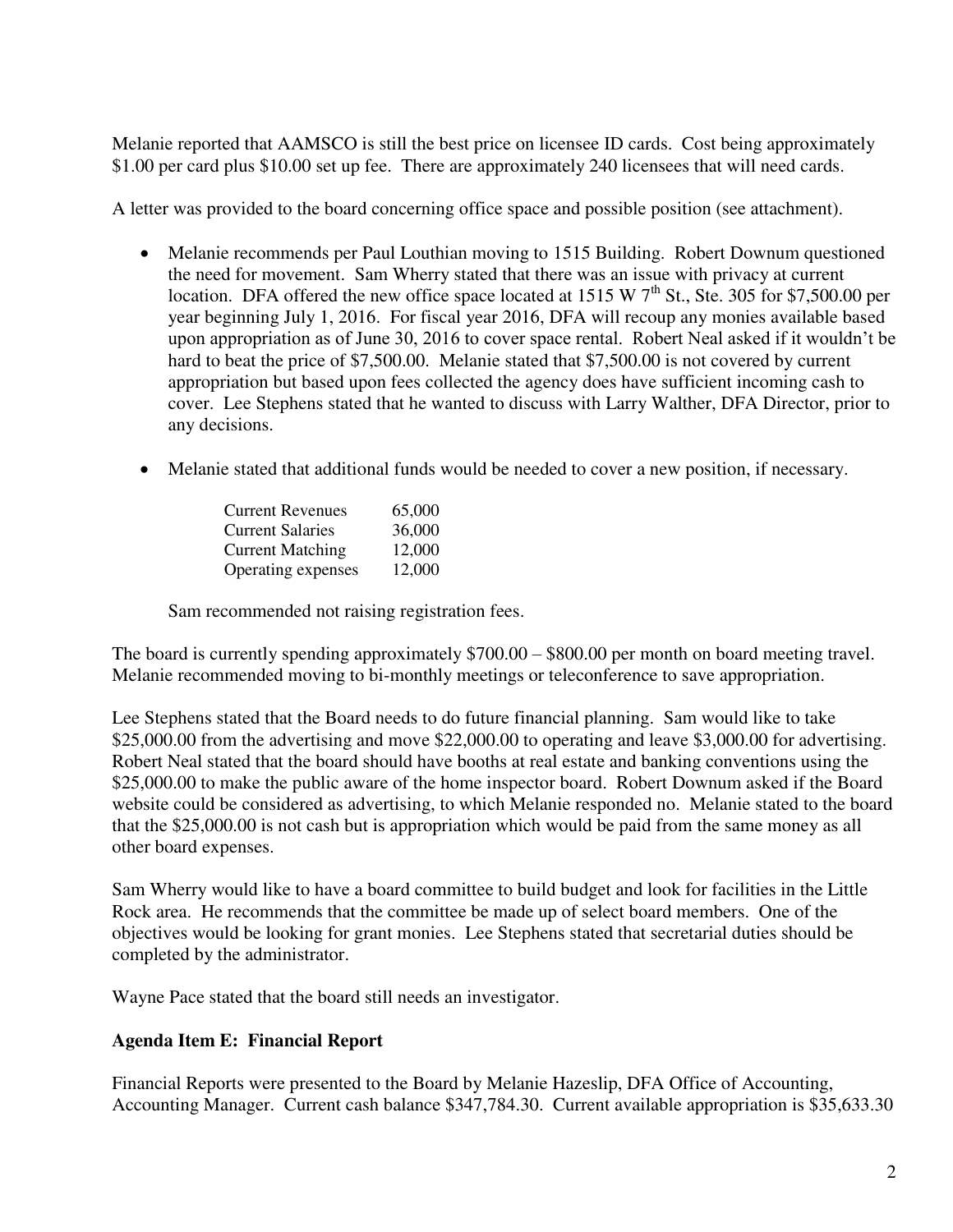in salaries, \$11,335.91 in matching and \$7,900.26 in operating. The board also still have \$25,000 in appropriate targeted for promoting the board. A list of all expenditures was provided to the board members for their review.

## **Agenda Item F: Status of Complaints**

Wayne stated complaint committee met on November 4, 2015 to discuss current complaints. The committee with guidance from Assistant Attorney General, Nga Mahfouz, decided to send letters to each complainant asking if they would like to pursue their original complaint. Sam stated that they had received four responses who wanted to pursue complaints (HI-1443, HI-1581, HI-1062 and HI-1347). These complaints will go to the complaint subcommittee for a decision on the validity of the complaints.

Wayne asked about the complaint against HI-1443 being included in December hearing since the board would already have a court reporter present. Julie stated it would need to be January or later.

#### **Agenda G: Old Business**

#### **1. Course Approvals (Anthony Utsey)**

Anthony made a motion for approval of nine courses.

- 1) Inspecting Electrical and Electrical Safety
- 2) Plumbing and Code including Water Heaters
- 3) Inspecting Hardcoat Stucco
- 4) Basic Residential Heating and Cooling Systems
- 5) Causes, Symptoms and Solutions to Common Foundation Problems
- 6) Uncontrolled Air Flow in Homes
- 7) Water Intrusion into Buildings Forensic Investigations
- 8) Inspection of AMSV
- 9) 2016 Advanced Electrical Single Phase

Robert Neal seconded the motion. Motion passed.

## **2) James Campbell – Appeal of License Denial**

James Campbell appeared at the meeting per board request to discuss denial of his application. Assistant Attorney General Julie Chavis stated that all procedures had not been followed for a hearing to occur. She stated that he would need to be notified of a formal hearing which could possibly occur at the December board meeting if the board could get a court reporter. She stated that if the license was denied in the hearing that Mr. Campbell could take the denial to the circuit court in his area. She told Mr. Campbell that he could bring witnesses and letters as official record.

## **3) Other**

Sam Wherry asked Anthony Utsey about certificates from AAREI that inspectors were missing. Anthony asked if there was an AAREI representative in the meeting. Joseph Kanopski with AAREI stated that all certificates had been issued but that if people needed them that they could contact Johnny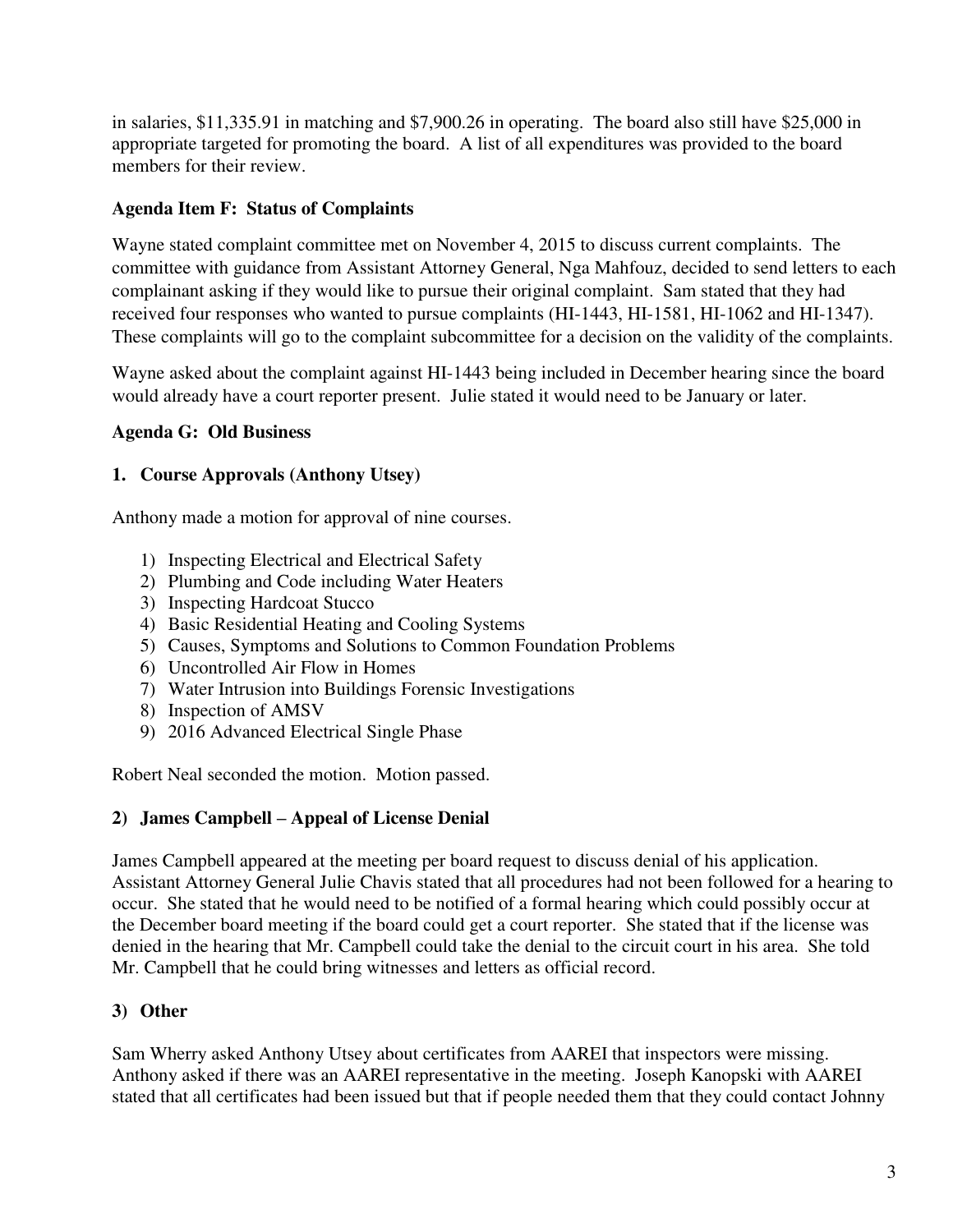Dill to have new certificates issued. Mr. Dill's contact information was obtained by board staff after the meeting.

Sam Wherry stated that Legislative Audit has begun the audit and that they would be auditing fiscal years 2014 and 2015. He stated that the board needed meeting minutes from March 2015 thru June 2015. Sam recommended board members meeting the auditor. Sam stated that the password provided by previous executive director, Randy Martinsen, for the hard drive used by the board did not work.

#### **Agency H: New Business**

#### **Discussion of Evaluation Procedures and Guidelines**

Motion by Robert Neal to go into executive session. Seconded by Robert Downum. Motion passed

When Board resumed public board meeting, the board reported that they had discussed the job description of the Executive Director.

Robert Neal made a motion to review the job description at the December board meeting. Robert Downum seconded. Motion passed.

Wayne Pace stated that he had received a question from a licensee concerning current renewal. He stated that the licensee did not have all required continuing education hours and he knows he will be fined but asked for what he needed to do in the meantime. Jim Metzger recommended the licensee go inactive until such time that he is able to get his continuing education hours completed.

Robert Neal asked if any mail was received by the board requesting rules and procedures on going to inactive status as of December 1, 2015 instead of January 1, 2016. Board members stated that he would need to pay \$25.00 for 2015 and \$25.00 for 2016 [per the Rules and Procedures].

Robert Neal brought up an issue with Rural Development. He stated that they are requiring home inspectors to sign off on things the home inspectors aren't supposed to sign off on. Possible need for a letter from board to rural development. Assistant Attorney General Julie Chavis to review and discuss at the December board meeting.

Robert Neal also brought up an issue with Health Department HVAC rules. The rules state that no one can remove the cover except HVAC licensee but home inspectors do it all the time. The board will need to discuss with Health Department to determine how to inspect HVAC without violating HVAC rules.

Robert Neal stated that continuing education still needed to added to the board website. Anthony and Sam will work together to get a good list of approved continuing education hours.

**Agency Item I: Schedule Dec. Meeting**